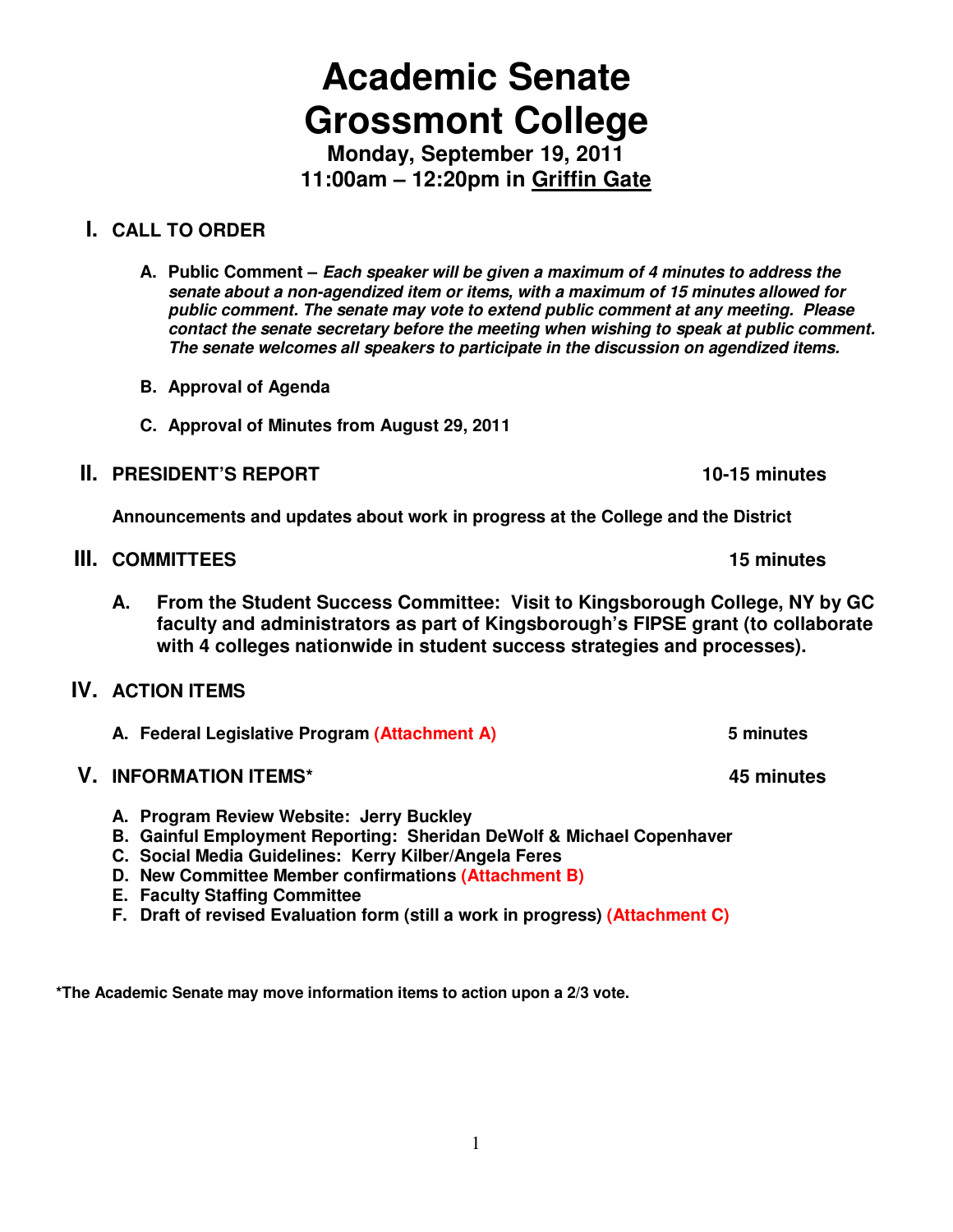**Attachment A (9/19/2011)** 

# $G$   $($

**GROSSMONT-CUYAMACA COMMUNITY COLLEGE DISTRICT** 

## **DRAFT 2011-2012 Federal Legislative Program**

## **Financial Aid and Workforce Preparation**

#### **Summary**

Federal priorities for the Grossmont-Cuyamaca Community College District focus on access to community college through financial aid and on workforce preparation programs that are key to students and the community. Grossmont and Cuyamaca are part of a vast network of 112 colleges in California and almost 1,200 nationwide that serve as primary gateways to higher education for 44% of the nation's undergraduates and, in the East County, for 30,000 students – a number that has begun to decline as revenue cuts force the reduction of courses and services.

#### **The Grossmont-Cuyamaca Community College District supports:**

- 1. Preserving maximum access to the Pell Grant program for all eligible low-income community college students.
- 2. Maintaining the Pell Grant maximum award at \$5,550.
- 3. Reauthorization of the Workforce Investment Act and prioritizing the role of community colleges in delivering education and training.
- 4. Recognition by local workforce investment boards of community colleges as "preferred partners."
- 5. Continued funding of the Carl Perkins Act Streamlined reporting requirements for Federal programs.

## **Background**

## **Financial Aid**

Federal programs provide significant financial aid for community college students, supporting their access to career/technical, general education, and transfer programs. **Pell Grants** are widely recognized as the largest and most important federal higher education program. With the help of Pell Grants to assist with the costs of tuition, books and supplies, and living expenses, approximately 3 million low-income students are able to attend community college each year. The economic downturn has made these grants even more essential, as both the overall number of community college students and those with financial need have surged. The maximum grants, with their increase to \$5,550 in 2010, have been particularly important to San Diego region's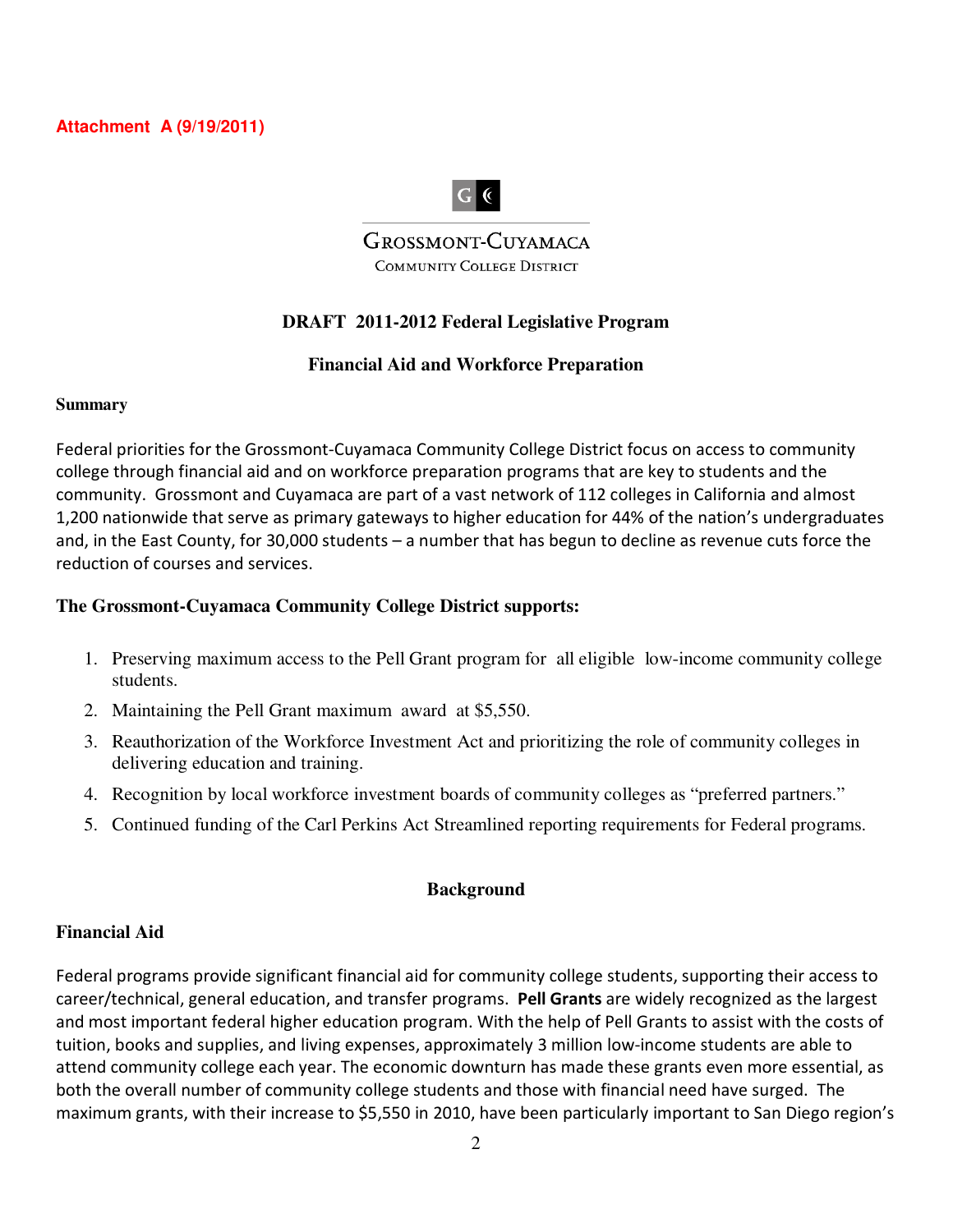residents because of the high cost of living. Efforts to reduce this level would penalize the most financially needy students.

For the 2009-10 school year, more than 6,500 GCCCD students received a Pell Grant, a 78 percent increase from 2007-08. The average income of Pell Grant Recipients classified as independent students (not living with a parent or guardian and reliant on their own income) is \$13,413. The average income of dependent students is \$25,685. The majority of independent and dependent students are employed either part- or full-time. Need-based grants provide essential support for students who come from the lowest-income households.

*The Grossmont-Cuyamaca Community College District supports:* 

- *1. Preserving maximum access to the Pell Grant program for all eligible low-income community college students..*
- *2. Maintaining the Pell Grant maximum award level at \$5,500.*

## **Workforce Preparation**

The Grossmont-Cuyamaca Community College District plays a major role in helping the economy recover and is committed to increased attainment by our students of high quality degrees and certificates to meet the need for an increasingly skilled and knowledgeable workforce.

The Bureau of Labor Statistics projects that occupations which require an associate degree will grow the fastest of any occupations from 2008-2018, at about 19 percent. Middle-skill jobs represent 49 percent of the jobs in California, including health care workers, police, and firefighters. Middle-skill jobs are also essential to the energy efficiency, wind, solar, and bio-fuels industry.

*A Grossmont College student in the cardiovascular technician program has been selected to work on a NASA-sponsored research program studying space medicine in zero gravity.* 

Federal career/technical policies and funding support preparation for specific occupations and industries. *Cuyamaca College has been at the forefront of green jobs training, housing the Environmental Training Center, working on the Border Area Development and Growth of Environmental Responsibility (BADGER) Project for the Environmental Protection Agency, and developing new solar energy training programs.* 

*Grossmont College's forensic program has been praised as being one of the best in the nation.* 

Many of the federally supported workforce programs carry with them onerous reporting requirements which are in need of streamlining. In addition, public institutions of higher education, whose programs are monitored for quality through accreditation, state licensure and other state and federal programs, should be deemed automatically eligible to provide services to WIA participants.

*The Grossmont-Cuyamaca Community College District supports:*

*1. Streamlined reporting requirements for Federal programs.* 

The **Carl D. Perkins Career and Technical Education Act** is one of the largest and most established sources of federal institutional support for community college career/technical programs, helping improve all aspects of cutting edge educational programs. The Perkins Act gives postsecondary institutions the flexibility to identify local priorities and use the basic State Grants to fund innovation in career/technical education programs.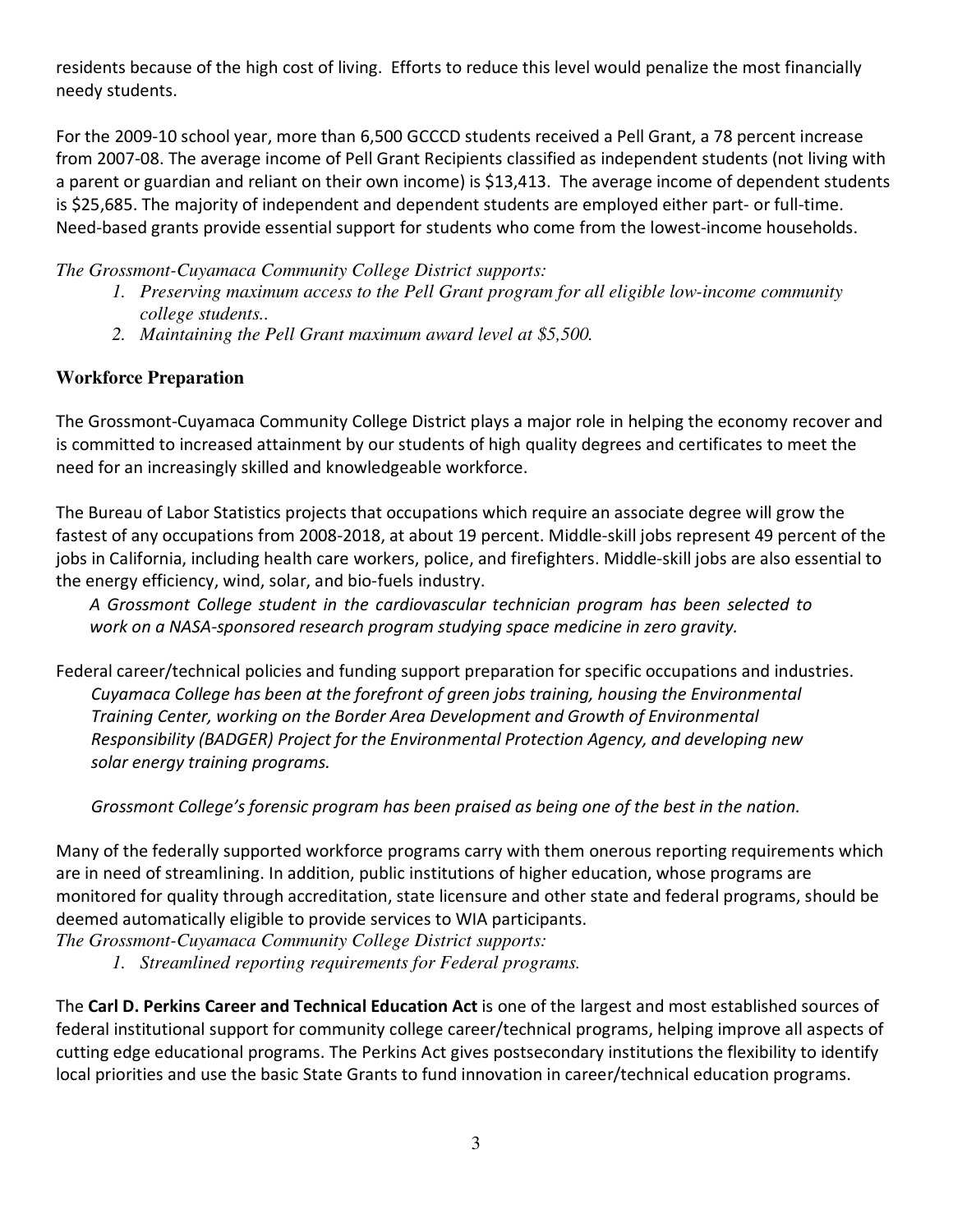Community colleges use these funds for a variety of purposes, including training first responders and other public safety officers; helping students meet challenging academic, vocational, and technical standards; improving curricula; purchasing equipment; integrating career/technical and academic instruction; and fostering better links between colleges and the business community.

The Grossmont-Cuyamaca Community College District received \$1.6 million in federal Perkins funds in 2009- 10, using those monies for supplies, equipment and training in a variety of program. Expenditures included simulation supplies for the health professions; fingerprinting and crime scene processing equipment for administration of justice programs; irrigation supplies and equipment leases for the ornamental horticulture program; and engine performance and repair equipment for the automotive program. Funds are also used for some staffing, including tutors and student aides. The District's Tech-Prep program works closely with East County high schools to align curriculum and support seamless progression from high school through community college career/technical workforce preparation.

# *The Grossmont-Cuyamaca Community College District supports:*

*1. Continued funding of the Carl Perkins Act, including the Tech Prep Program*

A source of support for unemployed and underemployed adults is the **Workforce Investment Act (WIA)**, which has been due for re-authorization since 2004. The WIA governs the federal workforce development system administered by the United States Department of Labor and the adult education program administered by the United States Department of Education. Both are vital to community colleges. The WIA should be reauthorized in 2011. The role of community colleges in delivering education and training programs and services should be prioritized. Job training and adult basic education must be better integrated and emphasize the attainment of postsecondary credentials.

*The Grossmont-Cuyamaca Community College District supports:* 

- *1. Reauthorization of the Workforce Investment Act, prioritizing the role of community colleges in delivering education and training*
- *2. Recognition by local workforce investment boards of community colleges as "preferred partners"*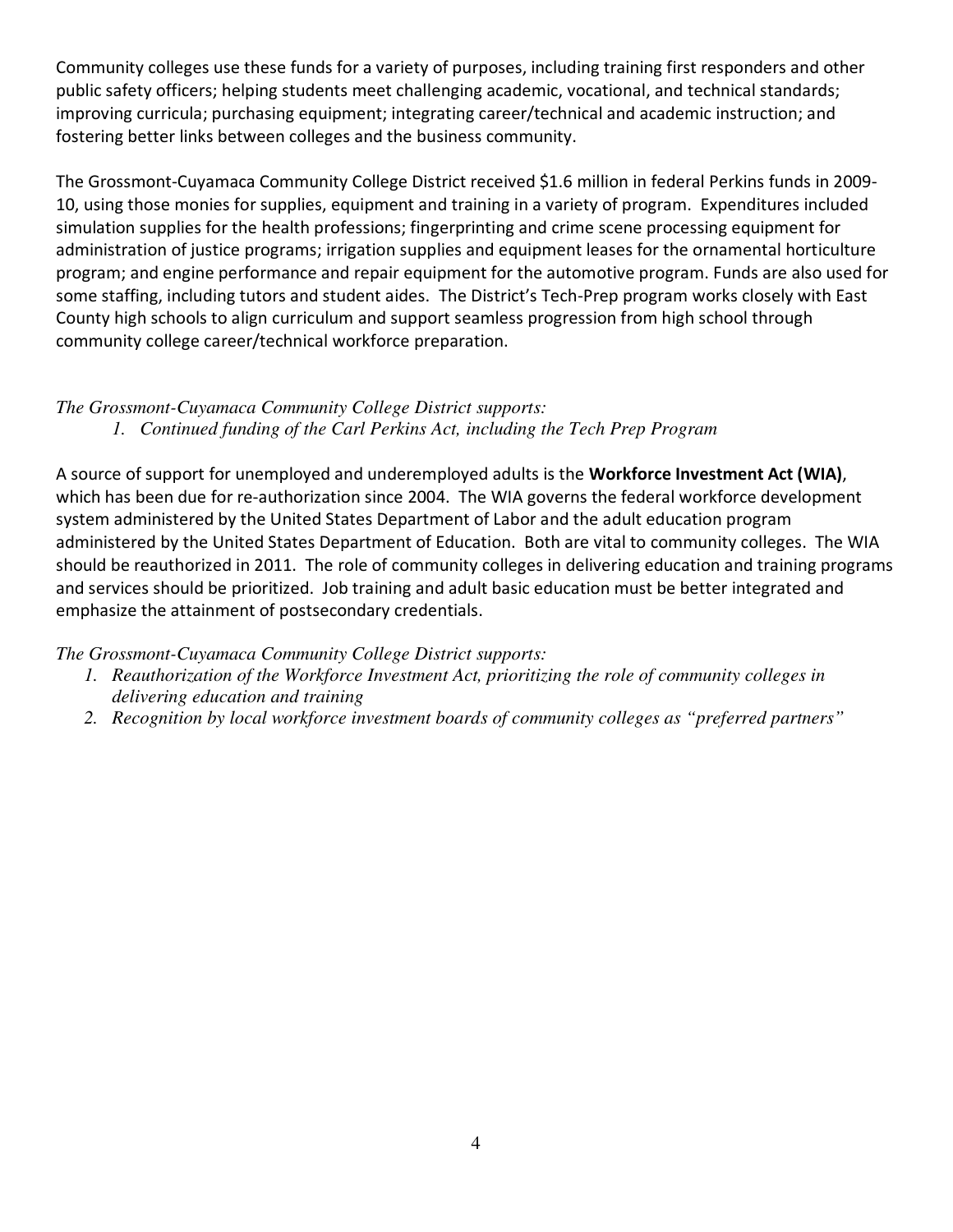## **Attachment B (9/19/2011)**

## **New Committee Members for Confirmation at Senate, 9/19/2011**

Academic Rank Jorge de Saracho, Counseling

**Curriculum** Lisa Maloy, Nursing

Diversity, Equity & Inclusion Full Time: Sonia Gaiane, Child Development Gopa Patnaik, Counseling Roxanne Tuscany, Communication (alternate) Carlos Contreras, History Part Time: Janice Goforth, Disability Service Management, Nursing

**Facilities** Joel Castellaw, Communication Barb Gillespie, BOT

Institutional Review Natalie Ray, Tech Prep, CTE/WD Paul Vincent, World Languages

**Petitions** Arturo Millan, Math

Planning and Resources Council Jim Wilsterman, Art

Professional Relations Committee Sylvia Montejano, Counseling Dave Dillon, Counseling Sarah Wiley, Political Science

Sabbatical Leave Tom Olmstead, Chemistry

Student Services Program Review Scott Barr

**TTLC** Pablo Martin, ALC Nancy Tendal, NAH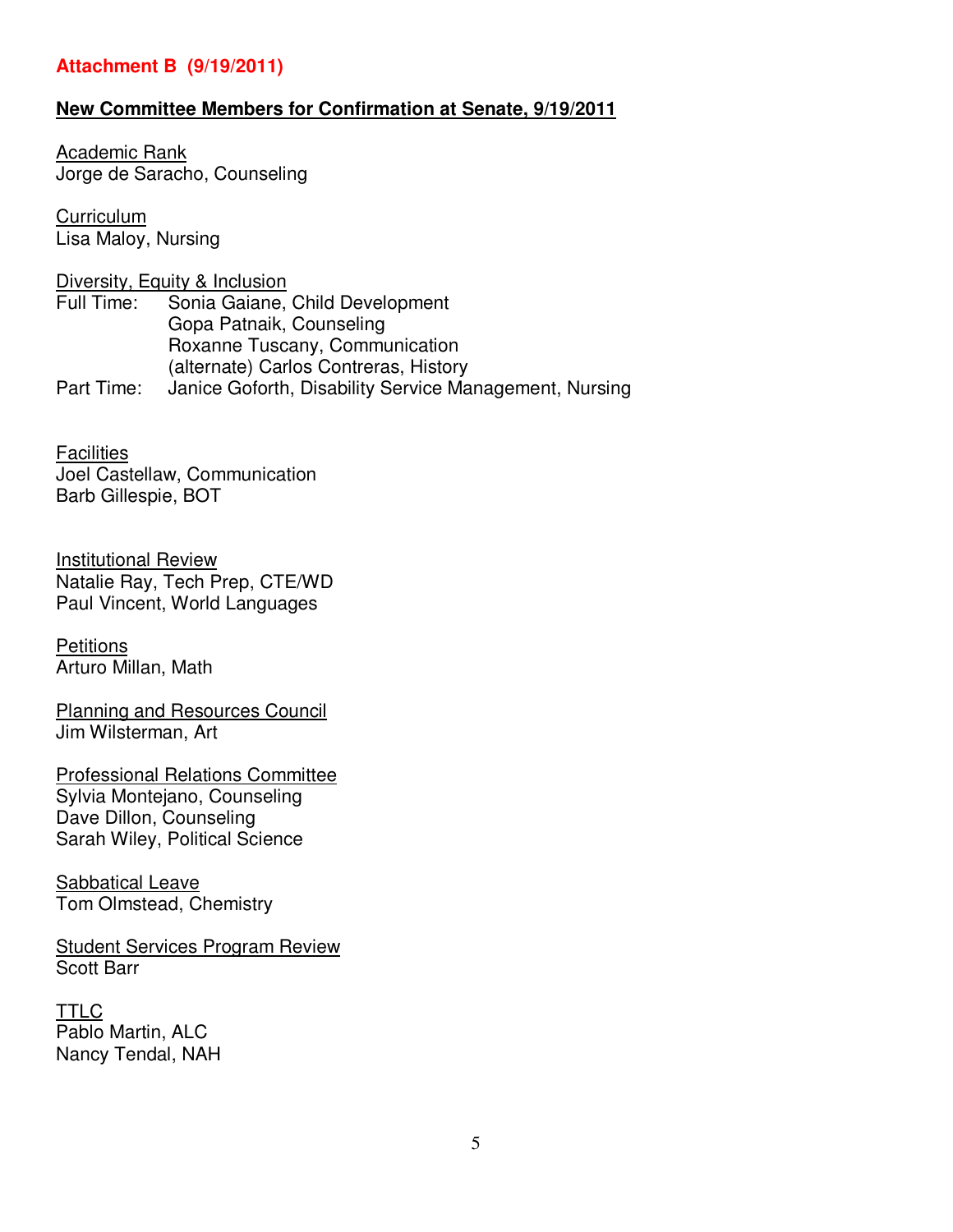## **ATTACHMENT C (9/19/2011)**

**Proposal for Peer/Manager Rubric v.4+GC SOC (Sept, 2011)** 

**Please respond to the following to the best of your ability. If you have no means of judging the faculty member on any point, you have the option to circle NR (not rated).** 

|                               |                                                    | <b>Exceeds</b><br><b>Standards</b> |               |                | <b>Needs</b><br>Improvement |                |               |                |               |                |     |
|-------------------------------|----------------------------------------------------|------------------------------------|---------------|----------------|-----------------------------|----------------|---------------|----------------|---------------|----------------|-----|
| <b>Subject Matter Mastery</b> |                                                    |                                    |               |                |                             |                |               |                |               |                |     |
|                               | 1. Command of subject matter                       | 5                                  | 4.5           | $\overline{4}$ | 3.5                         | 3              | $2.5 \t2$     |                | $1.5 \quad 1$ |                | NR. |
|                               | 2. Communication of subject matter                 | 5                                  | 4.5 4         |                | 3.5                         | 3              | $2.5 \quad 2$ |                | $1.5 \quad 1$ |                | NR. |
|                               | <b>Organizational Skills</b>                       |                                    |               |                |                             |                |               |                |               |                |     |
|                               | 1. Preparation for class.                          | 5                                  | $4.5 \quad 4$ |                | 3.5                         | $\overline{3}$ | $2.5 \quad 2$ |                | $1.5 \quad 1$ |                | NR. |
| 2.                            | Organization of                                    | 5                                  | 4.5 4         |                | $3.5 \quad 3$               |                | $2.5 \t2$     |                | $1.5 \quad 1$ |                | NR. |
|                               | 3. Relationship of content to course<br>objectives | 5                                  | 4.5 4         |                | 3.5                         | $\mathfrak{Z}$ | $2.5 \t2$     |                | $1.5 \quad 1$ |                | NR. |
|                               | 4. Managing Class                                  | 5                                  | 4.5 4         |                | $3.5 \quad 3$               |                | $2.5 \quad 2$ |                | $1.5 \quad 1$ |                | NR. |
|                               | <b>Teaching Skills</b>                             |                                    |               |                |                             |                |               |                |               |                |     |
|                               | 1. Effectiveness of teaching approach              | 5                                  | $4.5 \quad 4$ |                | 3.5                         | $\overline{3}$ | $2.5 \quad 2$ |                | $1.5 \quad 1$ |                | NR. |
|                               | 2. Responsiveness to students in class.            | 5                                  | 4.5 4         |                | 3.5                         | 3              | 2.5           | $\overline{2}$ | 1.5           | - 1            | NR. |
| 3.                            | Availability to students out of class.             | 5                                  | $4.5 \quad 4$ |                | 3.5                         | $\overline{3}$ | $2.5 \t2$     |                | $1.5 \quad 1$ |                | NR. |
|                               | 4. Learning climate created.                       | 5                                  | 4.5 4         |                | 3.5                         | $\overline{3}$ | $2.5 \t2$     |                | 1.5           | $\overline{1}$ | NR. |
| 5.                            | Awareness of student academic<br>differences       | 5                                  | 4.5 4         |                | 3.5                         | 3              | 2.5           | $\overline{2}$ | $1.5 \quad 1$ |                | NR. |
|                               | 6. Sensitivity to diversity.                       | 5                                  | 4.5 4         |                | $3.5 \quad 3$               |                | $2.5 \t2$     |                | 1.5           | $\overline{1}$ | NR. |
|                               | <b>Professional Skills</b>                         |                                    |               |                |                             |                |               |                |               |                |     |
|                               | 1. Evidence of professional growth                 | 5                                  | $4.5 \quad 4$ |                | 3.5                         | 3              | 2.5           | -2             | 1.5           | $\overline{1}$ | NR. |
| 2.                            | Quality of professional relations                  | 5                                  | 4.5           | $\overline{4}$ | 3.5                         | $\overline{3}$ | 2.5           | 2              | 1.5           | $\overline{1}$ | NR. |

**Mean Score \_\_\_\_\_\_\_\_** 

**Overall Evaluation: The instructor meets the standards for employment at this institution.**